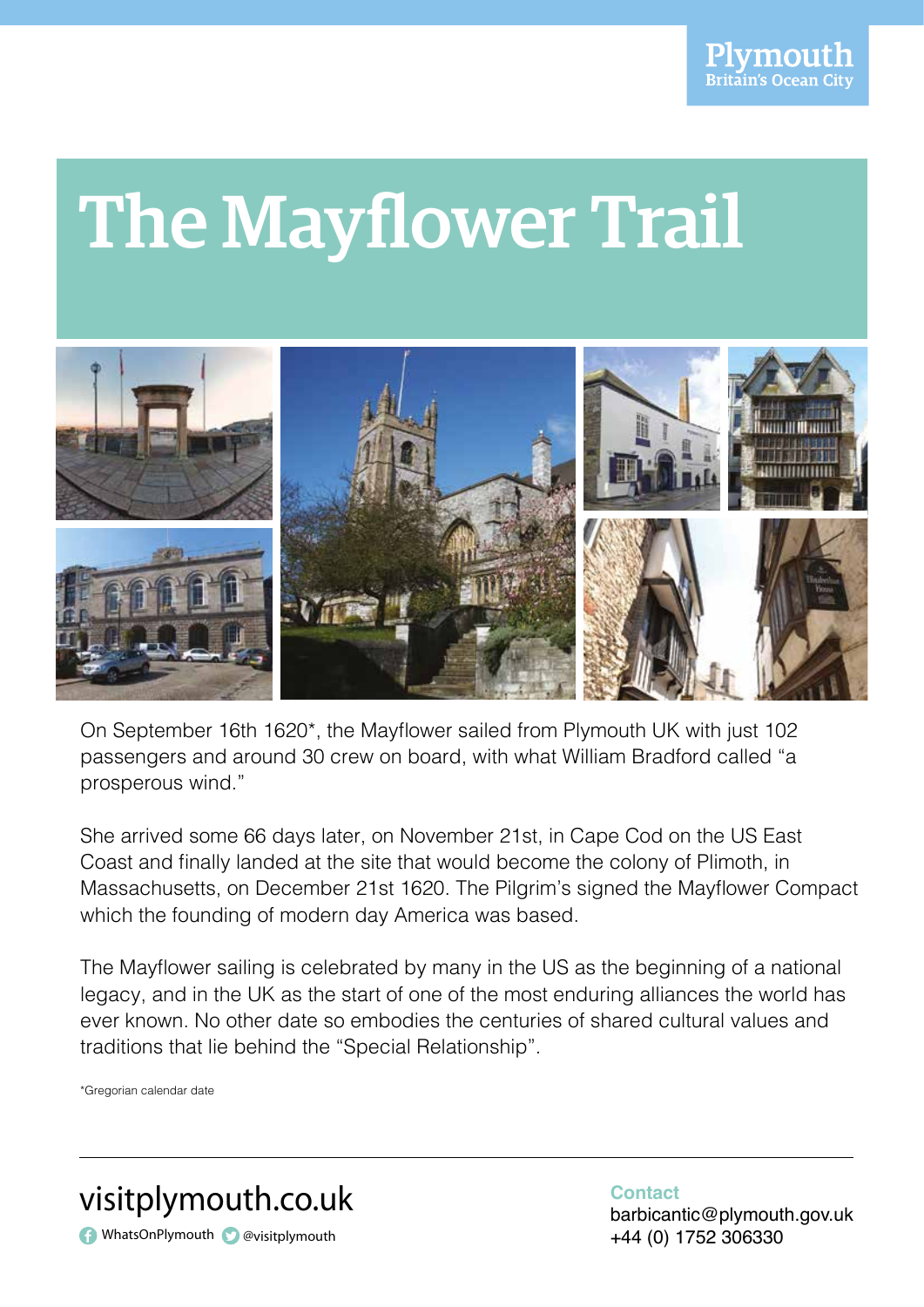#### 1 The Mayflower Steps and 1 The Mayflower Steps and Mayflower Museum Mayflower Museum

Although structurally altered over the intervening years, the Steps themselves may be taken as the approximate location from which the Pilgrims embarked upon the Mayflower for the final time.

Mayflower at the Mayflower Museum located above the Tourist Information Centre, opposite the Mayflower Steps. Discover more about the Pilgrims voyage and their journey aboard the

If you make your way along Southside Street, towards the Barbican, you If you make your way along Southside Street, towards the Barbican, will find yourself outside Island House which is your next stop. If you make your way along Southside Street, towards the Barbican, you will like your outside Tolding House which is your

## 2 Island House

This house is said to date between 1572 and 1600 and was one of the This house is said to date between 1572 and 1600 and was one of the This house is said to date between 1572 and 1600 and was one of the houses in which the Pilgrims lodged prior to their departure for America. Today the house is home to the Pilgrim ice-cream parlour. You will find two plaques on the walls of the building, one listing the names of the Pilgrim Fathers.

At the rear end of the Island House you will see the narrow end of New At the rear end of Island House you will see the narrow end of New At the rear end of the Island House you will see the narrow end of New Street, which gives you an authentic feel for the character of Plymouth as it would have been in the 1600s. If you follow the cobbles you will come to your next stop, the Elizabethan House and Gardens.

#### **3** The Prysten House and **American 'Door of Unity'**

Alongside the Merchant's House Museum is a pedestrian walkway taking you past the modern Magistrates' Court building to St. Andrew Street and a small paved area, where stands one of Plymouth's finest early buildings – "The Prysten House". Dating from the year 1500, this historic courtyard occupied by a fine restaurant. house has within it a number of American plaques. It is also partially

The Prysten's north garden door (facing St. Andrew's Church) is today known as the "Door of Unity" (so named on 30th May 1930). Alongside it is mounted a most interesting American tombstone, dating from the maritime warfare of 1812-14 between Great Britain and President Madison's USA.





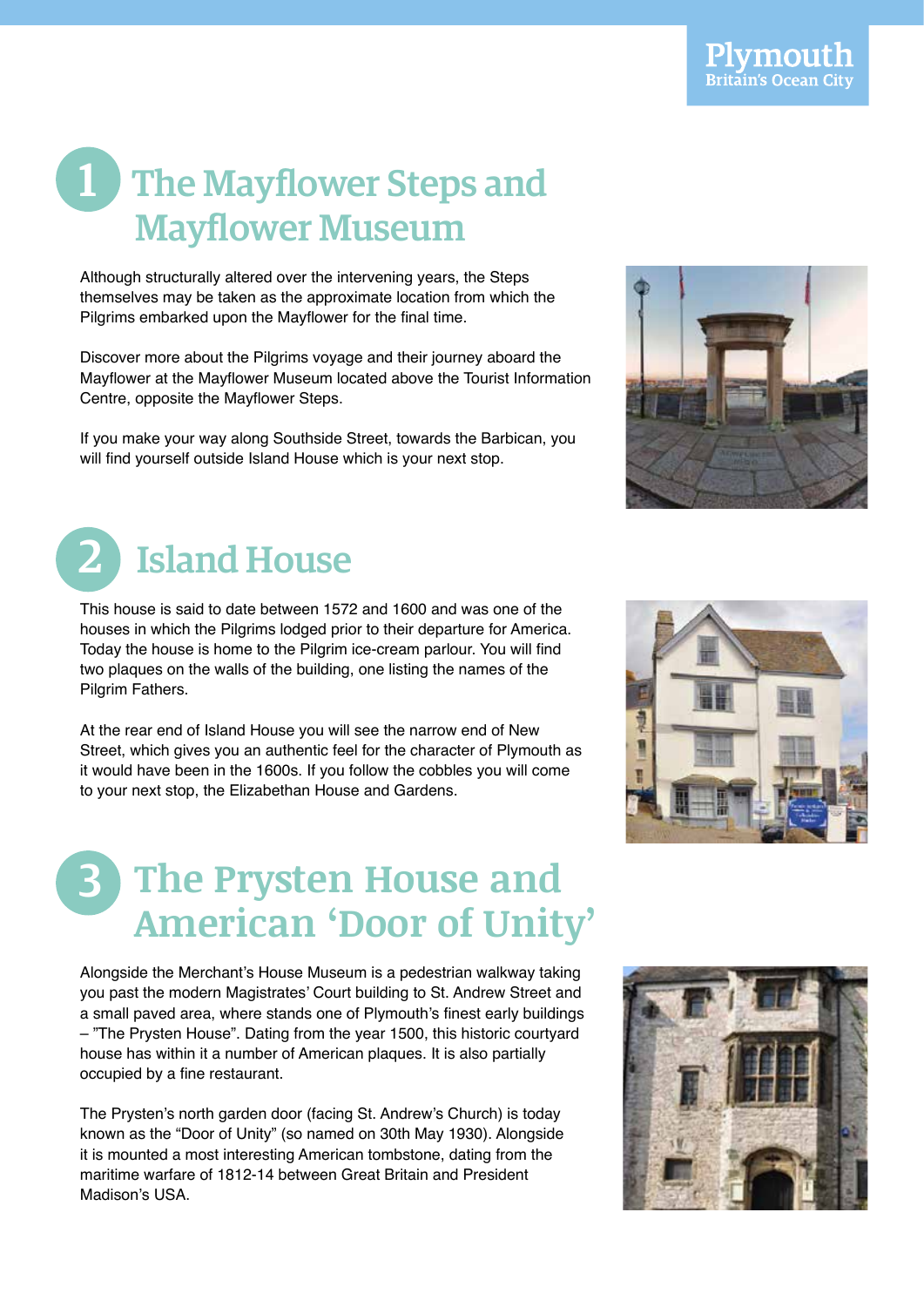#### 4 Customs House and Old Customs House and Old Customs House and Old Customs House

It is believed that the crew of the Mayflower would have had to have visited Customs House. The control of the control of the control of the control of the control of the control o

continuing their journey to America. After leaving Southampton the Speedwell began leaking and both ships stopped in Dartmouth to fix the problem. **leaking and both ships stopped in Dartmouth to fix the problem.** The Mayflower and The Speedwell met in Southampton and were

Continuing on their journey, the Speedwell started leaking again when they had travelled just past Land's End.

They turned around and sailed into Plymouth, the nearest dock. It was the passengers were transferred on to the Mayflower and for this reason it is believed they would have had to check in with customs. here they decided to leave the Speedwell behind. The cargo and some of

will find the Gin Distillery. Continuing down Southside Street, the main street in the Barbican, you



### 5 Blackfriars Plymouth Gin Distillery Plymouth Gin Distillery Plymouth Gin Distillery

Originally adjoining a Dominican Priory and dating from the year 1431, in 1620 some of the Pilgrims may have dined here before their departure on the Mayflower.

In 1793, the building was acquired by the Coates family for conversion<br>into a distillator and believ "Dlameath Oix", this same Eastland's although distillery and remains in full production, exporting extensively to the USA. Its gin is "Appellation Controlee" (i.e. has to be distilled in Plymouth and nowhere else) and is specified by name as the prime mixer in some 27 different cocktails, including the American "Charlie Lindbergh". During opening hours, call in for a tour and visit the distillery shop just inside the call in formal in formal in formal visit the door. call in formal in formal visit the door. into a distillery producing "Plymouth Gin". It is now England's oldest gin door. call in formal in formal visit the door.

The building also features a lofty roof-timbered public cocktail lounge in the historic Refectory on the first floor and a popular adjoining restaurant. Harbour take a left out of Southside Street, cross the road and take the small road to your right by the crossroads. Here on the left you will find the distinctive Merchant's House, the next stop on your trail. Once you have finished exploring the historic Barbican and Sutton